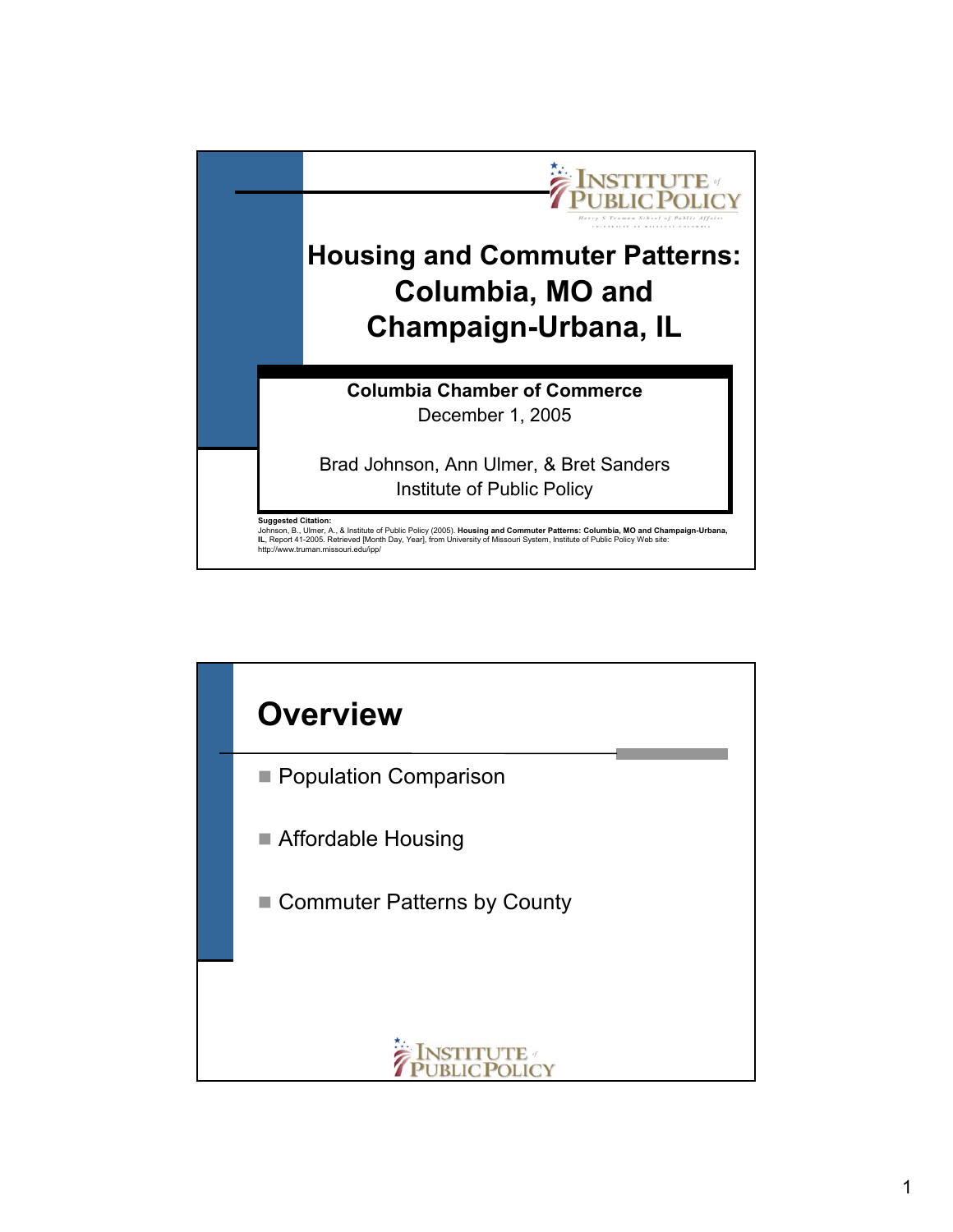## **Columbia, MO and Champaign-Urbana, IL**

- $\blacksquare$  Home to land grant institutions
- Midwest location
- Similar student population
- Similar percent of population in workforce
- Similar percent of families below poverty level



|                                      | <b>Population Comparison</b> |                                                                                                                                                                                                                              |
|--------------------------------------|------------------------------|------------------------------------------------------------------------------------------------------------------------------------------------------------------------------------------------------------------------------|
|                                      | Columbia, MO                 | Champaign-Urbana, IL                                                                                                                                                                                                         |
| Total<br>Population                  | 84,780                       | 104,069                                                                                                                                                                                                                      |
| <b>Total Square</b><br><b>Miles</b>  | 53.1                         | 27.5                                                                                                                                                                                                                         |
| Population per<br><b>Square Mile</b> | 1,597                        | 3,783                                                                                                                                                                                                                        |
| <b>Student</b><br>Population         | 32,028*                      | 36,936**                                                                                                                                                                                                                     |
|                                      |                              | Information based on year 2000 Census Data<br>*Total Year 2000 enrollment for University of Missouri, Stephens College, and Columbia College<br>** Total Year 2000 enrollment for University of Illinois at Champaign-Urbana |
|                                      |                              |                                                                                                                                                                                                                              |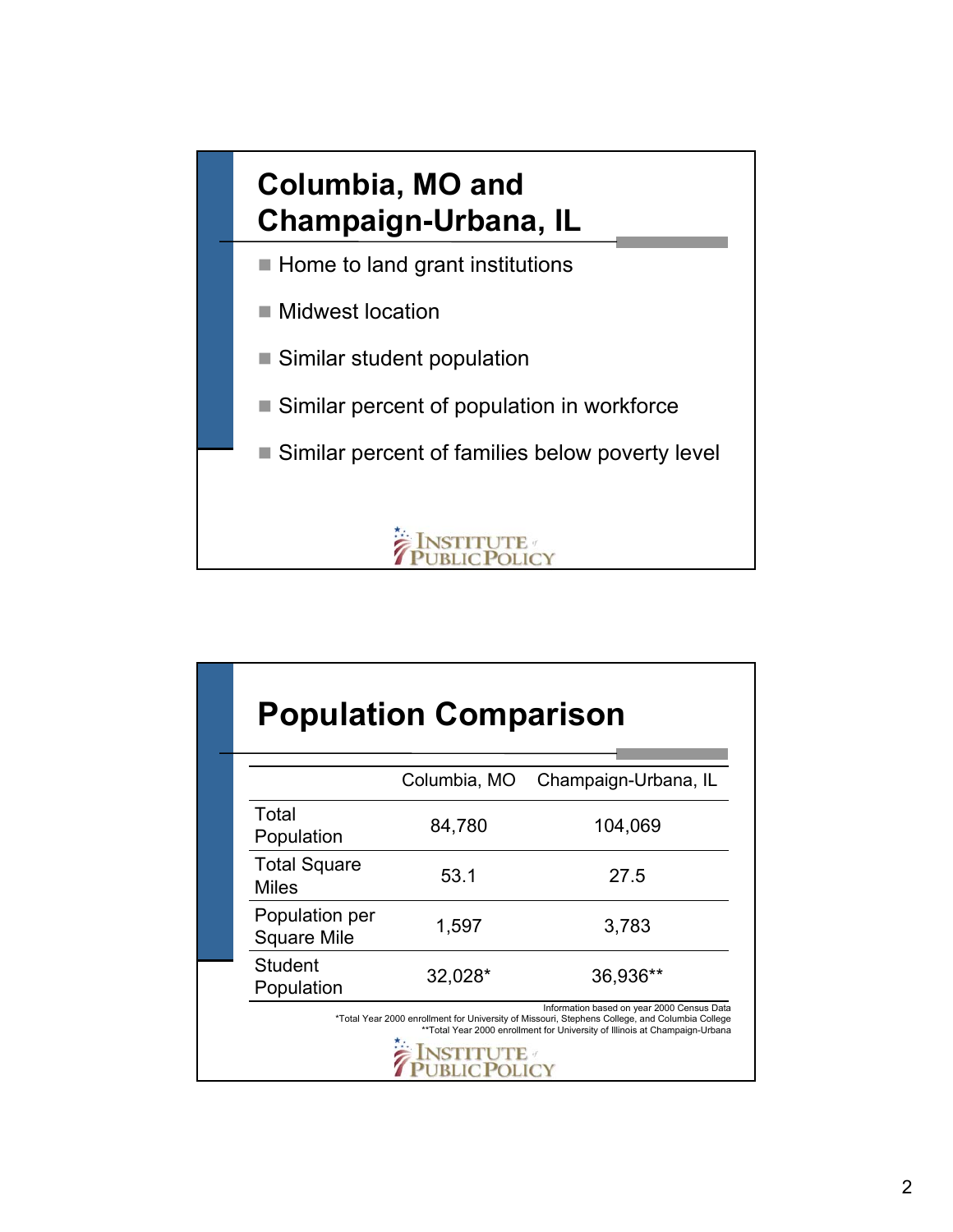

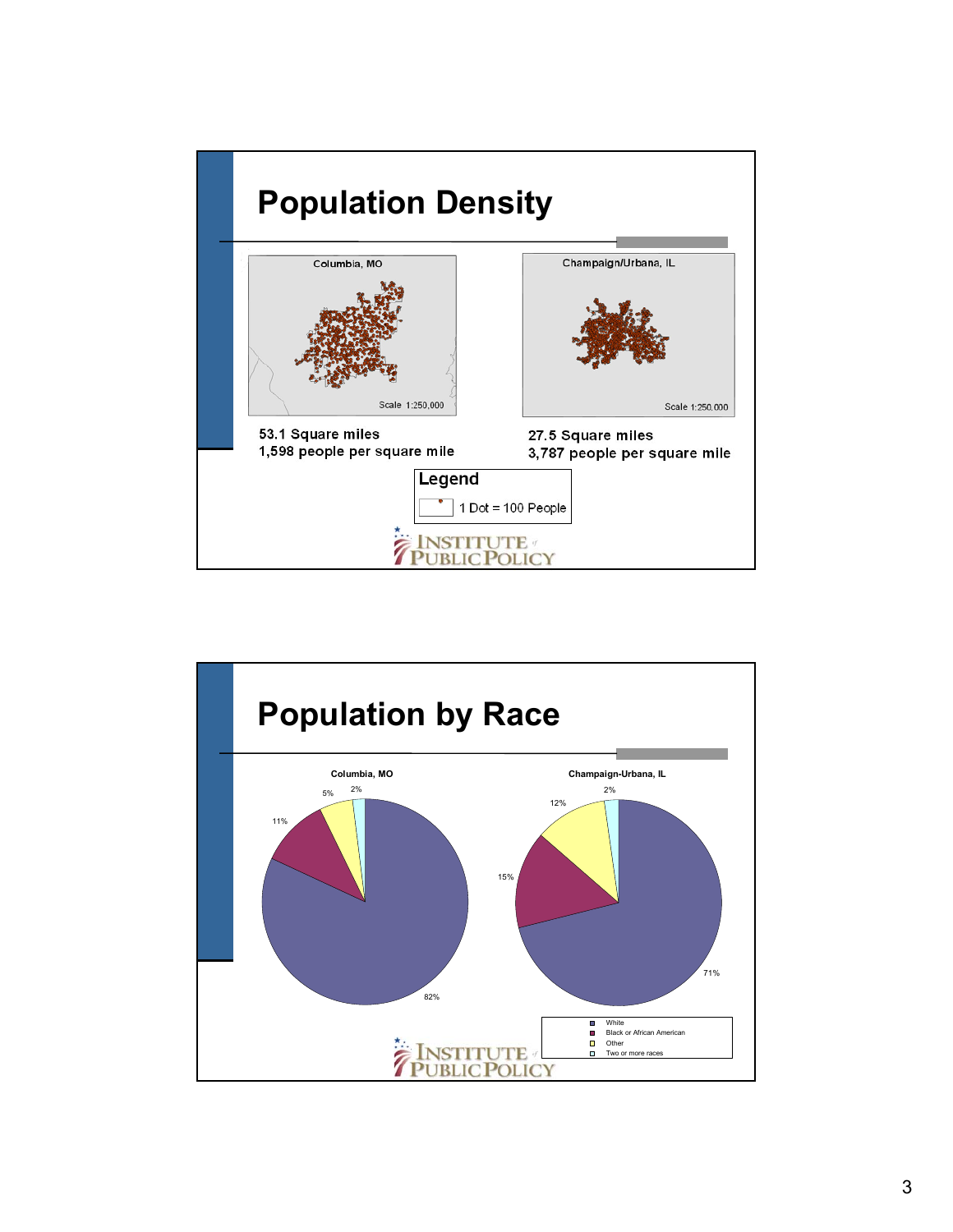

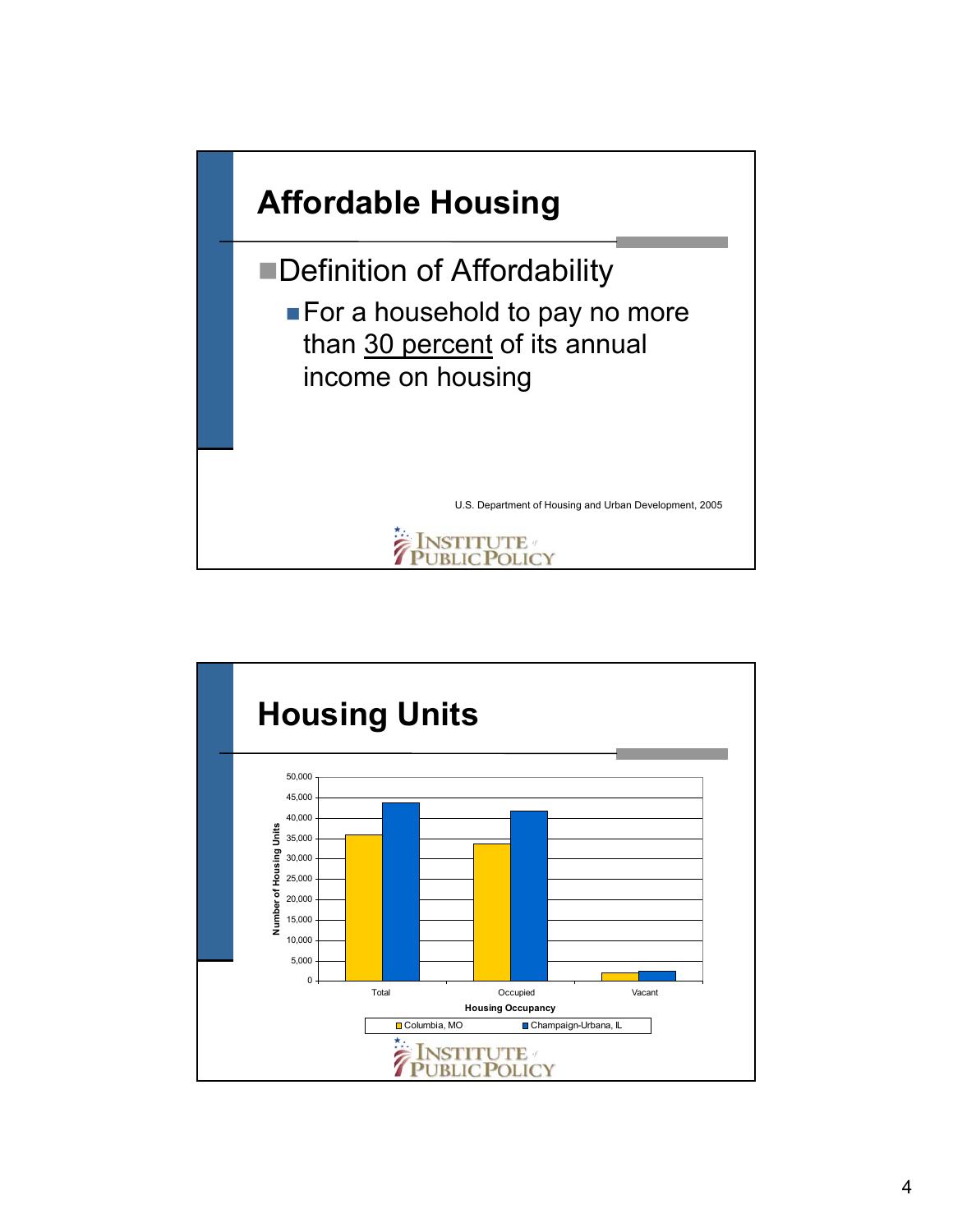

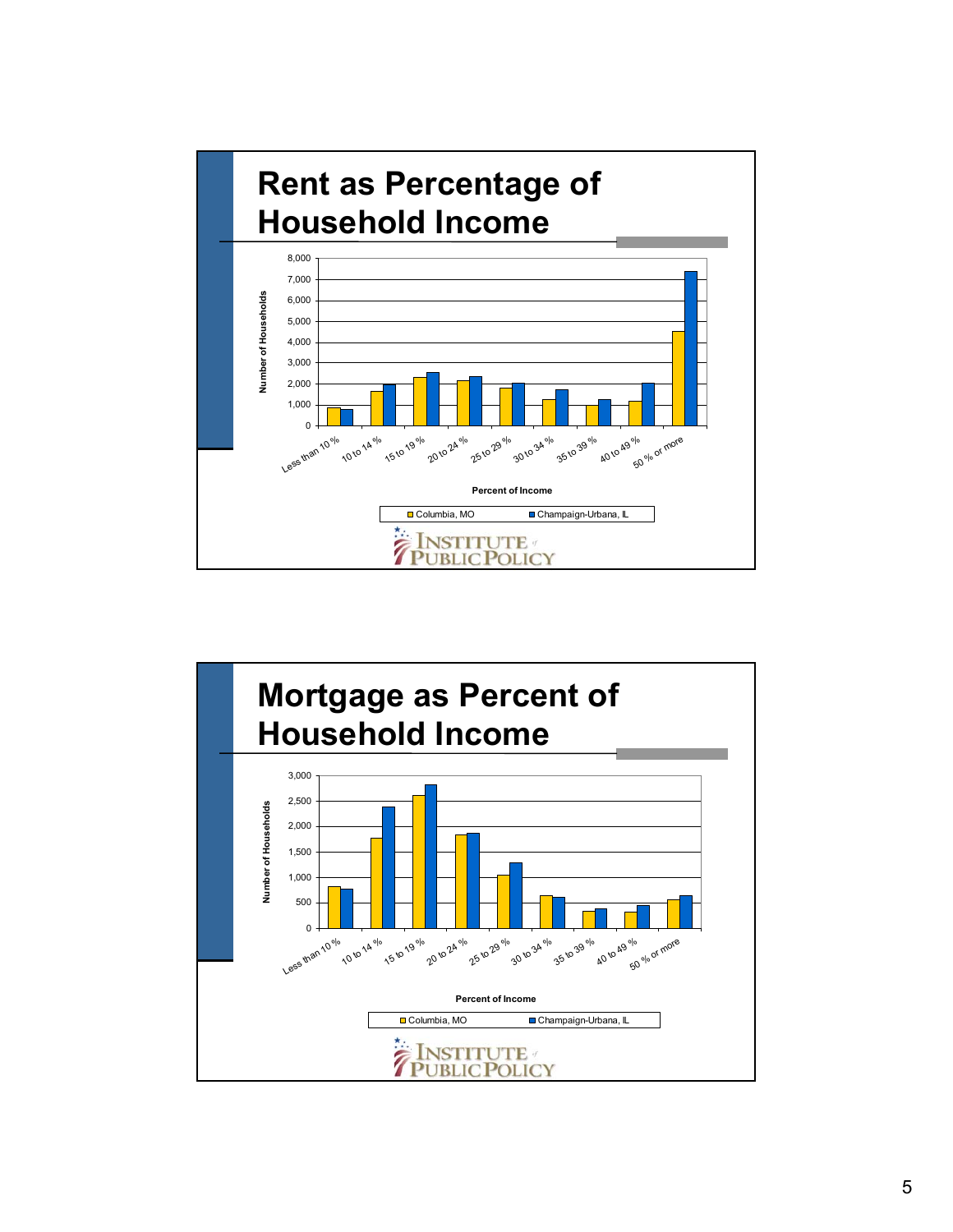

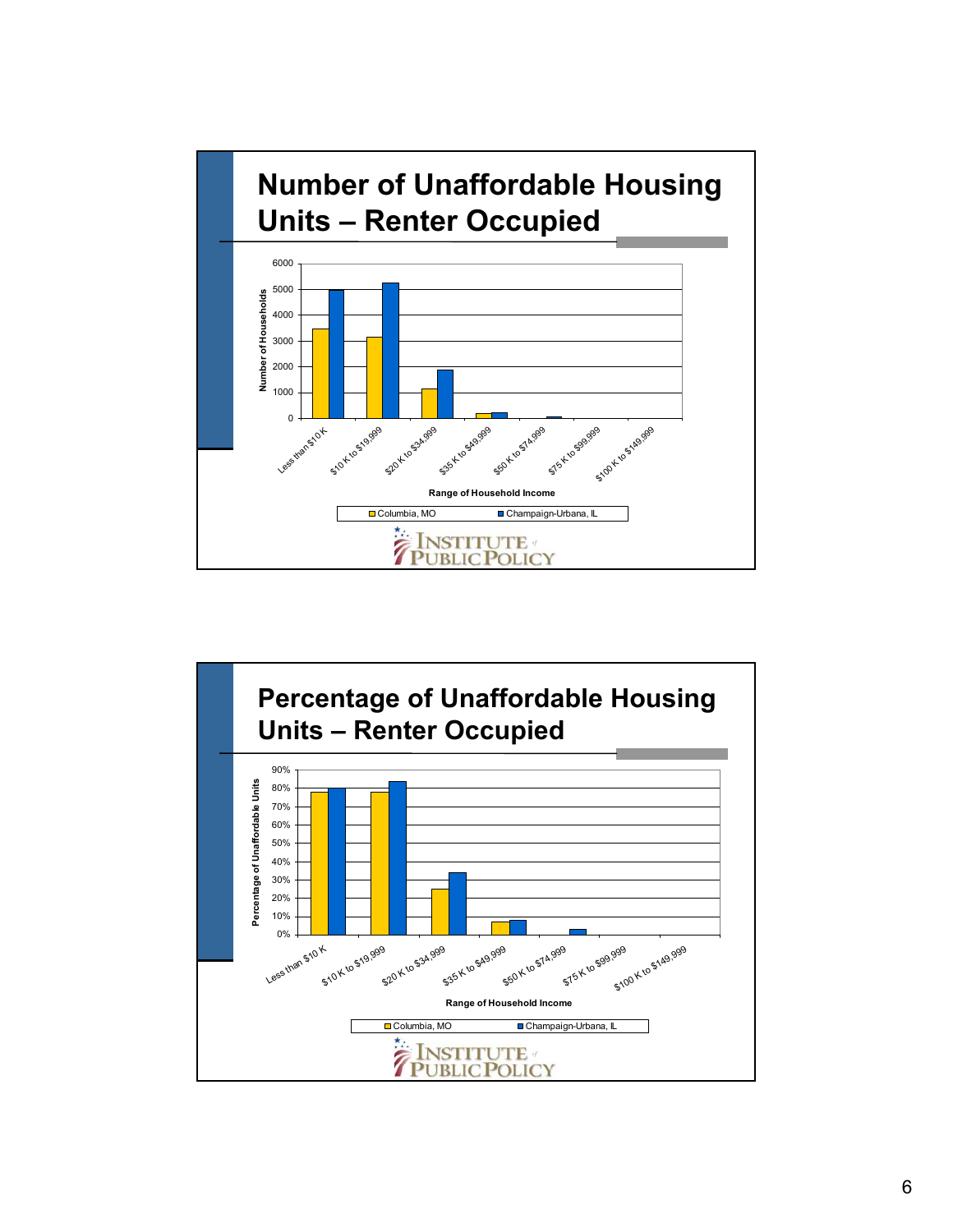

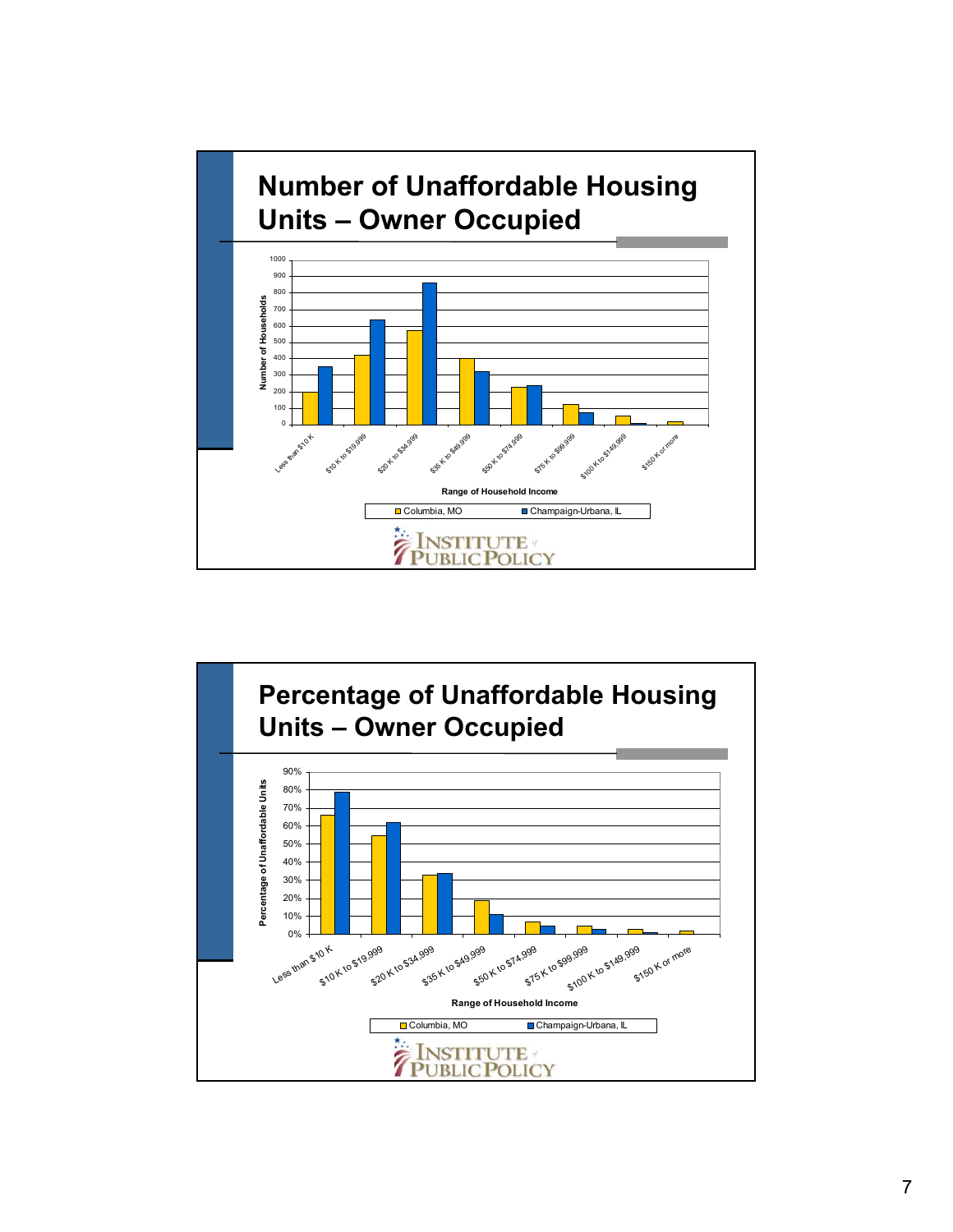

|                                                 | <b>Boone</b> | Champaign |
|-------------------------------------------------|--------------|-----------|
| Number of people who<br>live and work in county | 65,352       | 86,425    |
| Number of commuters<br>into county              | 11,893       | 14,312    |
| Commuters from in-state<br>counties             | 11,425       | 13,663    |
| Commuters from out-of-<br>state counties        | 468          | 649       |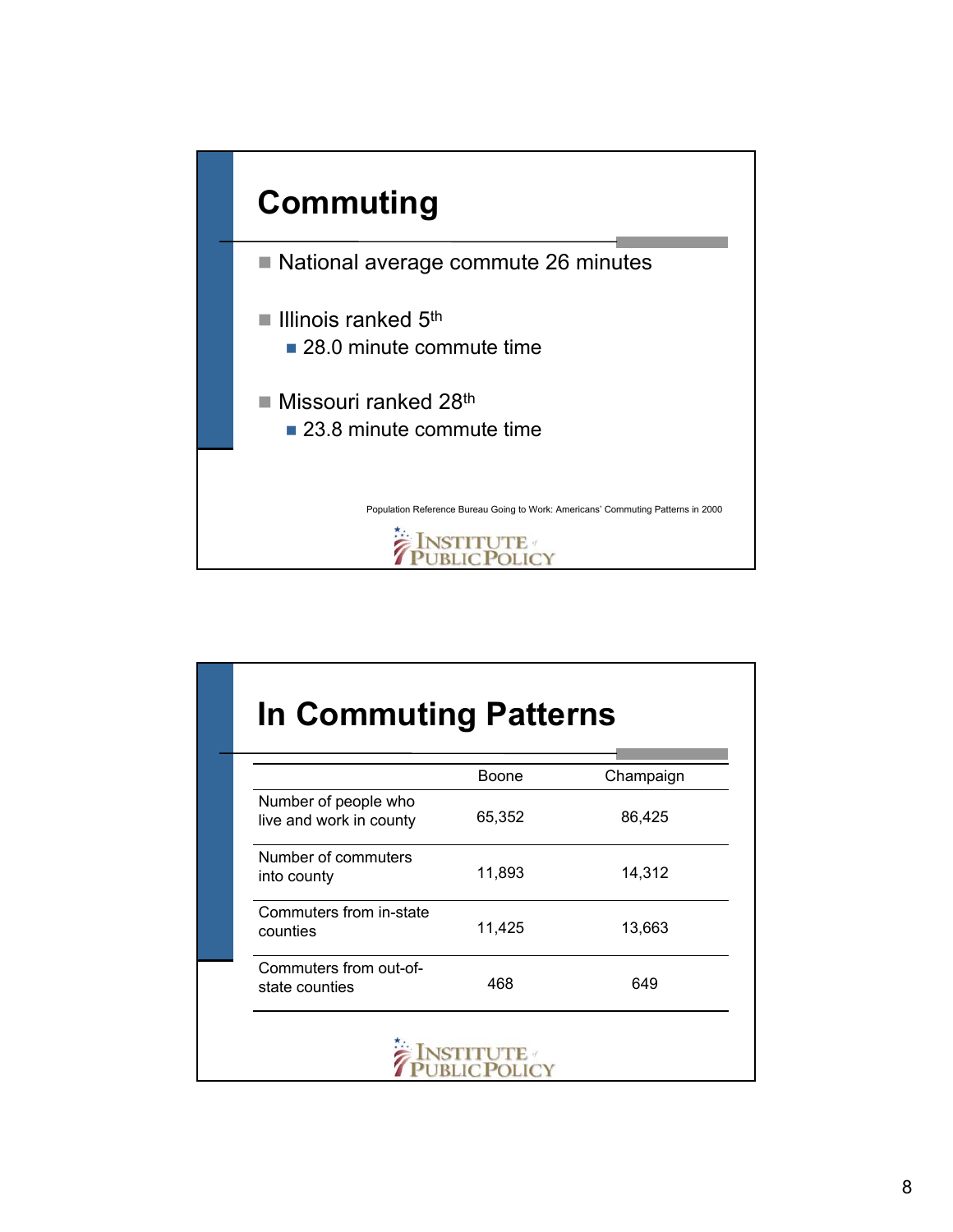

|                                        | <b>Boone</b> | Champaign |
|----------------------------------------|--------------|-----------|
| Number of commuters<br>out of county   | 6,615        | 4,943     |
| Commuters to in-state<br>counties      | 6,246        | 4,521     |
| Commuters to out-of-<br>state counties | 369          | 422       |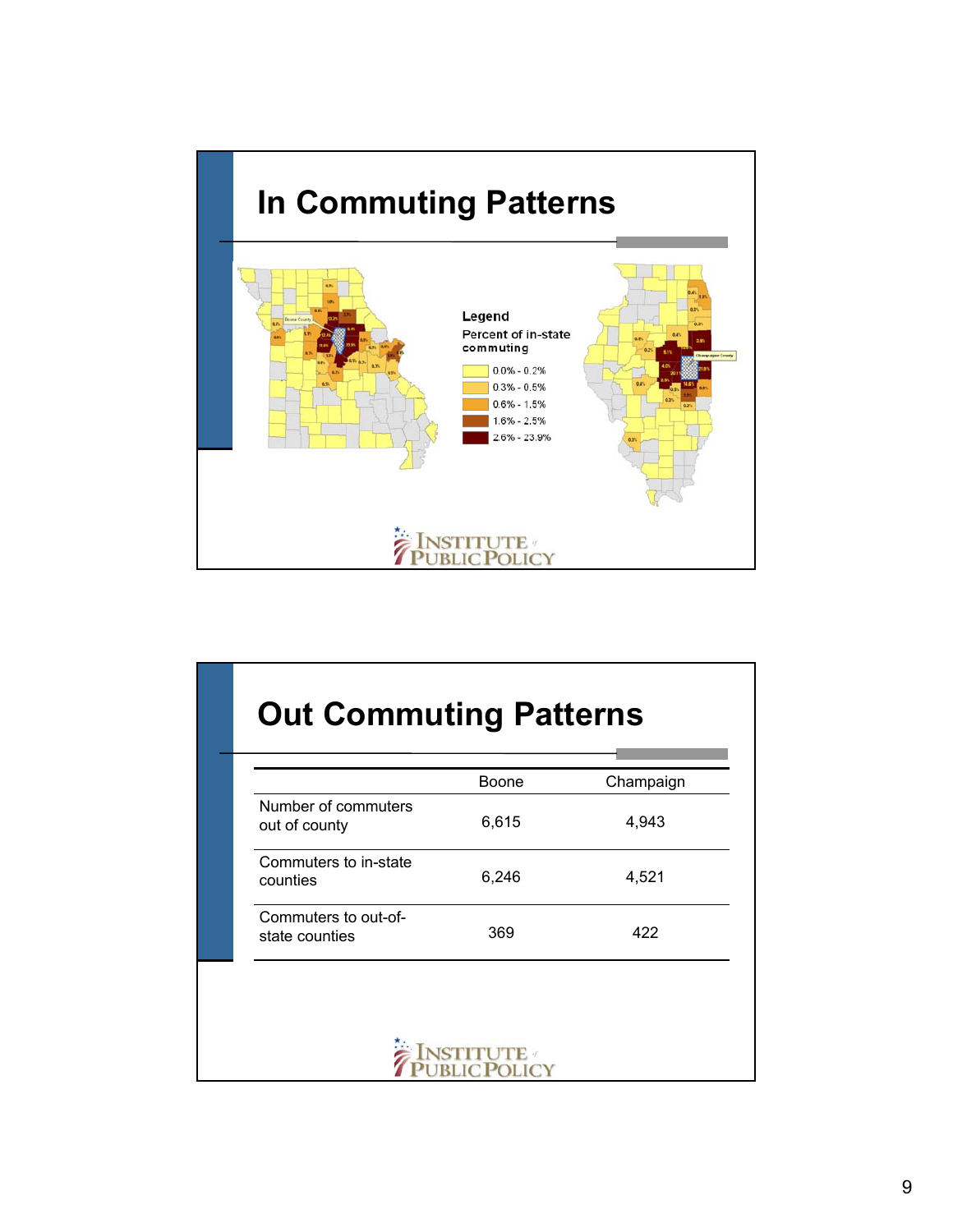